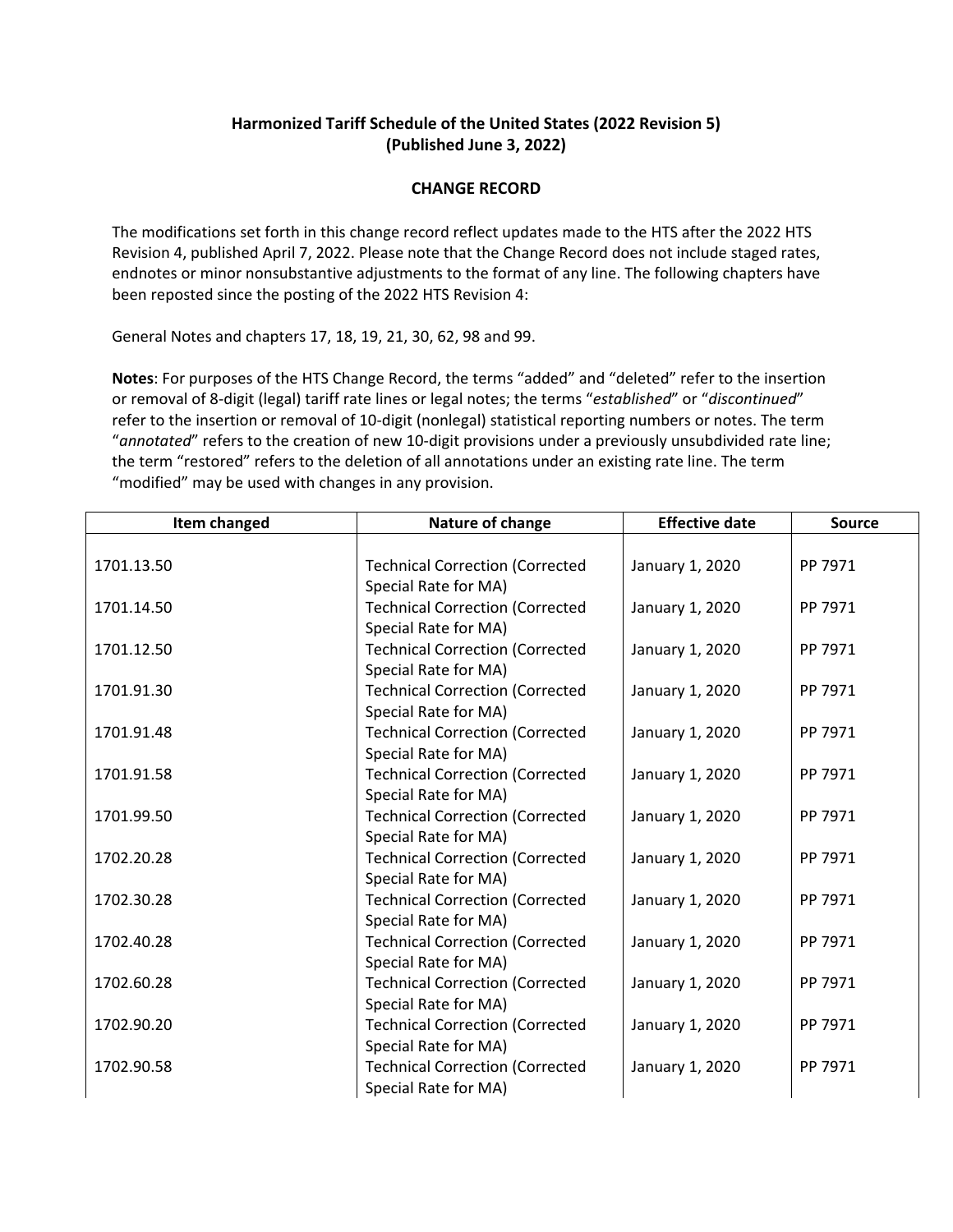| Item changed | Nature of change                       | <b>Effective date</b> | <b>Source</b> |
|--------------|----------------------------------------|-----------------------|---------------|
| 1702.90.68   | <b>Technical Correction (Corrected</b> | January 1, 2020       | PP 7971       |
|              | Special Rate for MA)                   |                       |               |
| 1704.90.68   | <b>Technical Correction (Corrected</b> | January 1, 2020       | PP 7971       |
|              | Special Rate for MA)                   |                       |               |
| 1704.90.78   | <b>Technical Correction (Corrected</b> | January 1, 2020       | PP 7971       |
|              | Special Rate for MA)                   |                       |               |
| 1806.10.15   | <b>Technical Correction (Corrected</b> | January 1, 2020       | PP 7971       |
|              | Special Rate for MA)                   |                       |               |
| 1806.10.28   | <b>Technical Correction (Corrected</b> | January 1, 2020       | PP 7971       |
|              | Special Rate for MA)                   |                       |               |
| 1806.10.38   | <b>Technical Correction (Corrected</b> | January 1, 2020       | PP 7971       |
|              | Special Rate for MA)                   |                       |               |
| 1806.10.55   | <b>Technical Correction (Corrected</b> | January 1, 2020       | PP 7971       |
|              | Special Rate for MA)                   |                       |               |
| 1806.10.75   | <b>Technical Correction (Corrected</b> | January 1, 2020       | PP 7971       |
|              | Special Rate for MA)                   |                       |               |
| 1806.20.73   | <b>Technical Correction (Corrected</b> | January 1, 2020       | PP 7971       |
|              | Special Rate for MA)                   |                       |               |
| 1806.20.77   | <b>Technical Correction (Corrected</b> | January 1, 2020       | PP 7971       |
|              | Special Rate for MA)                   |                       |               |
| 1806.20.94   | <b>Technical Correction (Corrected</b> | January 1, 2020       | PP 7971       |
|              | Special Rate for MA)                   |                       |               |
| 1806.20.98   | <b>Technical Correction (Corrected</b> | January 1, 2020       | PP 7971       |
|              | Special Rate for MA)                   |                       |               |
| 1806.90.39   | <b>Technical Correction (Corrected</b> | January 1, 2020       | PP 7971       |
|              | Special Rate for MA)                   |                       |               |
| 1806.90.49   | <b>Technical Correction (Corrected</b> | January 1, 2020       | PP 7971       |
|              | Special Rate for MA)                   |                       |               |
| 1806.90.59   | <b>Technical Correction (Corrected</b> | January 1, 2020       | PP 7971       |
|              | Special Rate for MA)                   |                       |               |
| 1901.20.25   | <b>Technical Correction (Corrected</b> | January 1, 2020       | PP 7971       |
|              | Special Rate for MA)                   |                       |               |
| 1901.20.35   | <b>Technical Correction (Corrected</b> | January 1, 2020       | PP 7971       |
|              | Special Rate for MA)                   |                       |               |
| 1901.20.60   | <b>Technical Correction (Corrected</b> | January 1, 2020       | PP 7971       |
|              | Special Rate for MA)                   |                       |               |
| 1901.20.70   | <b>Technical Correction (Corrected</b> | January 1, 2020       | PP 7971       |
|              | Special Rate for MA)                   |                       |               |
| 1901.90.68   | <b>Technical Correction (Corrected</b> | January 1, 2020       | PP 7971       |
|              | Special Rate for MA)                   |                       |               |
| 1901.90.71   | <b>Technical Correction (Corrected</b> | January 1, 2020       | PP 7971       |
|              | Special Rate for MA)                   |                       |               |
| 2101.12.38   | <b>Technical Correction (Corrected</b> | January 1, 2020       | PP 7971       |
|              | Special Rate for MA)                   |                       |               |
| 2101.12.48   | <b>Technical Correction (Corrected</b> | January 1, 2020       | PP 7971       |
|              | Special Rate for MA)                   |                       |               |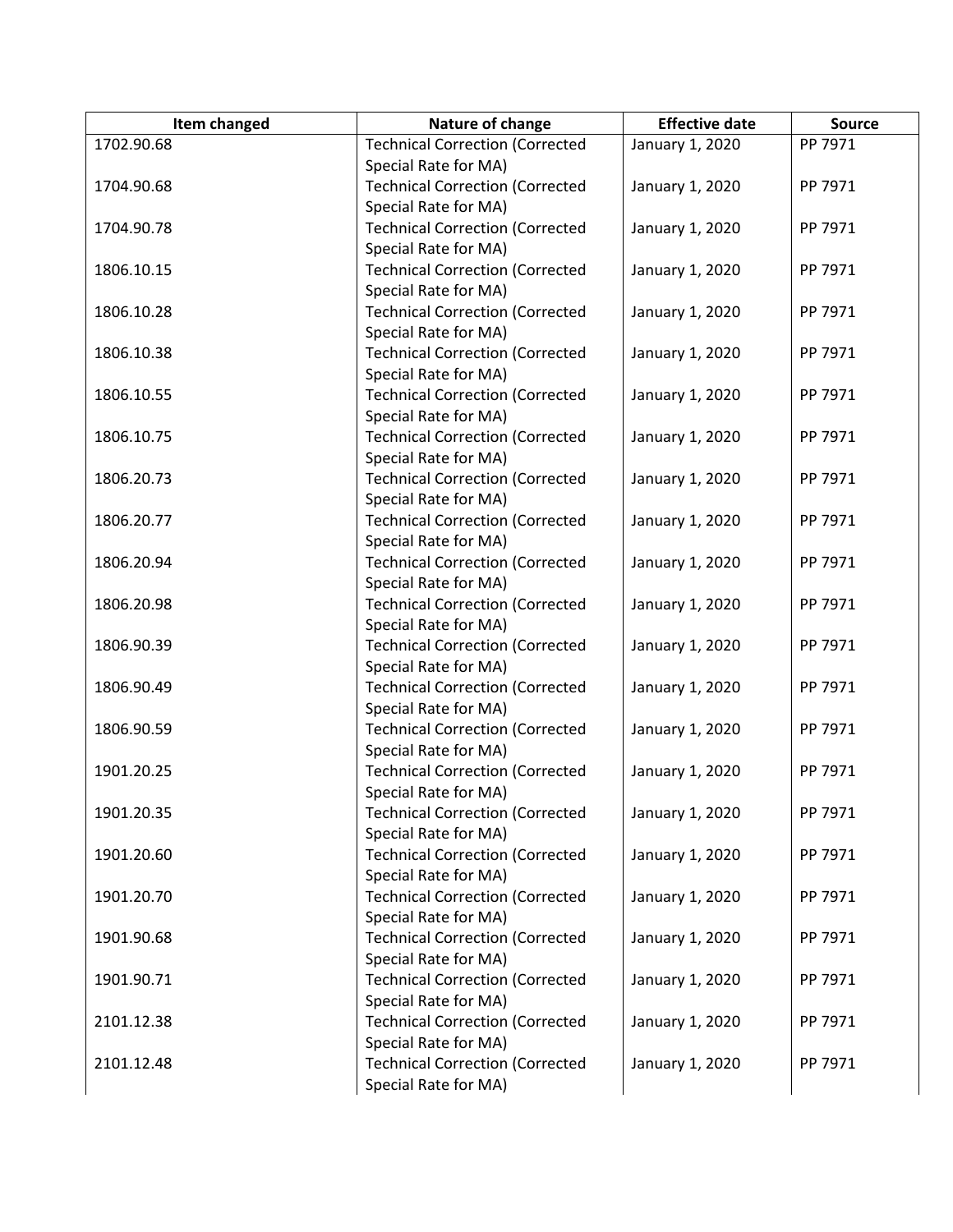| Item changed                            | Nature of change                                             | <b>Effective date</b> | <b>Source</b> |
|-----------------------------------------|--------------------------------------------------------------|-----------------------|---------------|
| 2101.12.58                              | <b>Technical Correction (Corrected</b>                       | January 1, 2020       | PP 7971       |
|                                         | Special Rate for MA)                                         |                       |               |
| 2101.20.38                              | <b>Technical Correction (Corrected</b>                       | January 1, 2020       | PP 7971       |
|                                         | Special Rate for MA)                                         |                       |               |
| 2101.20.48                              | <b>Technical Correction (Corrected</b>                       | January 1, 2020       | PP 7971       |
|                                         | Special Rate for MA)                                         |                       |               |
| 2101.20.58                              | <b>Technical Correction (Corrected</b>                       | January 1, 2020       | PP 7971       |
|                                         | Special Rate for MA)                                         |                       |               |
| 2103.90.78                              | <b>Technical Correction (Corrected</b>                       | January 1, 2020       | PP 7971       |
|                                         | Special Rate for MA)                                         |                       |               |
| 2106.90.46                              | <b>Technical Correction (Corrected</b>                       | January 1, 2020       | PP 7971       |
|                                         | Special Rate for MA)                                         |                       |               |
| 2106.90.72                              | <b>Technical Correction (Corrected</b>                       | January 1, 2020       | PP 7971       |
|                                         | Special Rate for MA)                                         |                       |               |
| 2106.90.76                              | <b>Technical Correction (Corrected</b>                       | January 1, 2020       | PP 7971       |
|                                         | Special Rate for MA)                                         |                       |               |
| 2106.90.80                              | <b>Technical Correction (Corrected</b>                       | January 1, 2020       | PP 7971       |
|                                         | Special Rate for MA)                                         |                       |               |
| 2106.90.91                              | <b>Technical Correction (Corrected</b>                       | January 1, 2020       | PP 7971       |
|                                         | Special Rate for MA)                                         |                       |               |
| 2106.90.94                              | <b>Technical Correction (Corrected</b>                       | January 1, 2020       | PP 7971       |
|                                         | Special Rate for MA)                                         |                       |               |
| 2106.90.97                              | <b>Technical Correction (Corrected</b>                       | January 1, 2020       | PP 7971       |
|                                         | Special Rate for MA)                                         |                       |               |
| 3002.41.0000                            | <b>Technical Correction (Stat suffix</b>                     | N/A                   | N/A           |
|                                         | restored)                                                    |                       |               |
| 6211.39.07                              | Technical Correction (OM moved to                            | March 11, 2016        | PP 7971       |
|                                         | Free)                                                        |                       |               |
| 6211.39.80                              | <b>Technical Correction (PA removed</b>                      | March 11, 2016        | PP 7971       |
|                                         | from Special Rates)                                          |                       | PP 8332       |
| 9802.00.80                              | Technical Correction (OM moved to                            | January 1, 2019       |               |
| 9817.61.01                              | Free)<br>Technical Correction (OM moved to   January 1, 2019 |                       | PP 8332       |
|                                         | Free)                                                        |                       |               |
| U.S. note 16(a), subch III, ch 99       | Modified                                                     | June 1, 2022          | PP 10403      |
| U.S. note 16(a)(ii), subch III, ch 99   | Modified                                                     | June 1, 2022          | PP 10403      |
| U.S. note 16(g), subch III, ch 99       | Modified                                                     | June 1, 2022          | PP 10406      |
| U.S. note 19(a)(vi), subch III, ch 99   | Added                                                        | June 1, 2022          | PP 10405      |
| U.S. note 20(ss)(i), subch III, ch 99   | Modified                                                     | June 1, 2022          | Notice        |
| U.S. note 20(ss)(ii), subch III, ch 99  | Modified                                                     | June 1, 2022          | Notice        |
| U.S. note 20(ss)(iii), subch III, ch 99 | Modified                                                     | June 1, 2022          | Notice        |
| U.S. note 20(ss)(iv), subch III, ch 99  | Modified                                                     | June 1, 2022          | Notice        |
| 9903.8.38                               | Deleted                                                      | May 27, 2022          | PP 10403      |
| 9903.80.01                              | Modified                                                     | June 1, 2022          | PP 10403      |
| 9903.80.01                              | Modified                                                     | June 1, 2022          | PP 10406      |
| 9903.80.03                              | Modified                                                     | June 1, 2022          | PP 10403      |
| 9903.80.03                              | Modified                                                     | June 1, 2022          | PP 10406      |